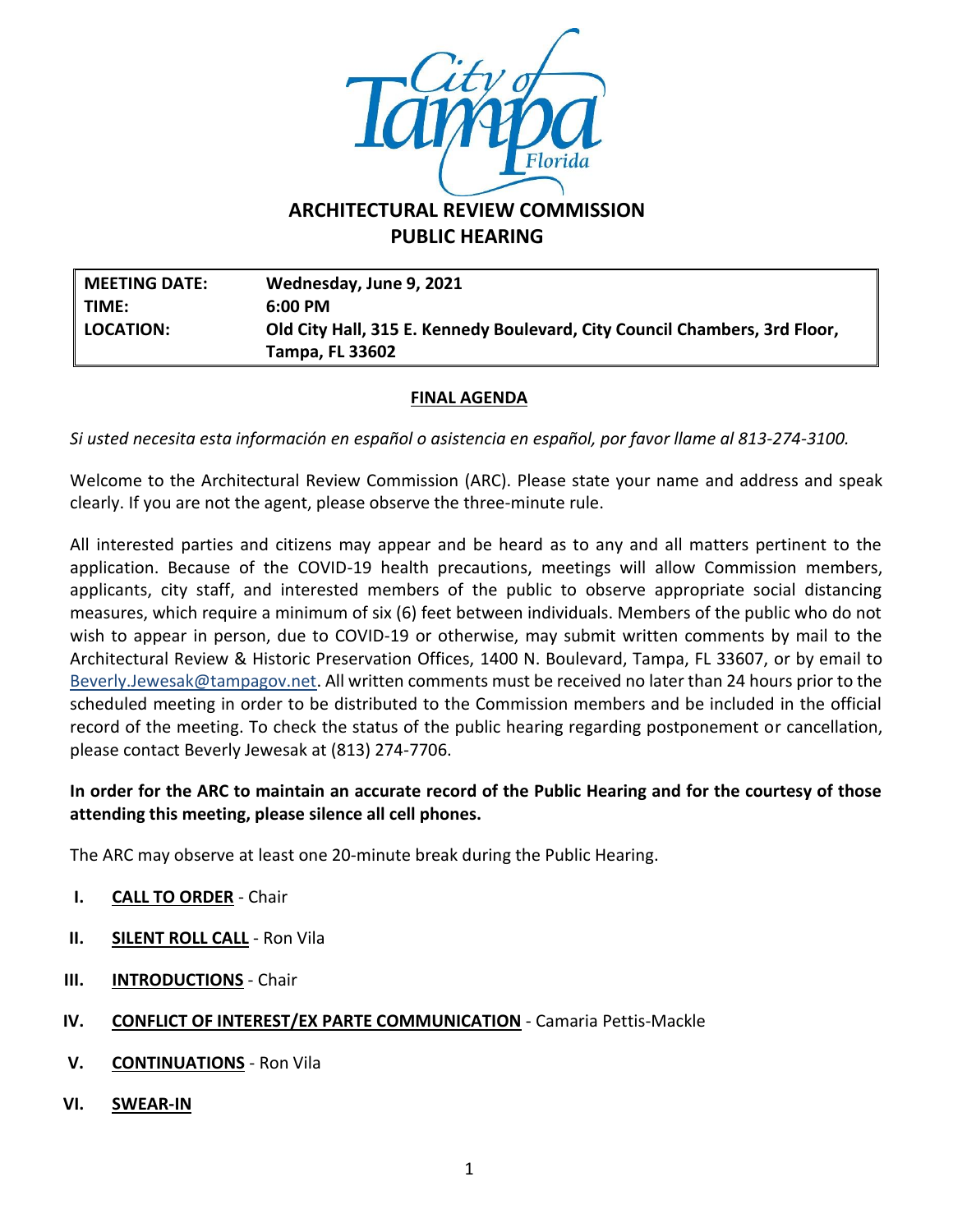## **VII. ITEMS TO BE REVIEWED:**

| ARC 21-239        | OWNER:                                                                    | <b>Adam Fritz</b>                                                               |                   |                                       |
|-------------------|---------------------------------------------------------------------------|---------------------------------------------------------------------------------|-------------------|---------------------------------------|
|                   | AGENT:                                                                    | <b>Lorraine Mullins</b>                                                         |                   |                                       |
|                   |                                                                           | DISTRICT: Tampa Heights                                                         |                   |                                       |
|                   | LOCATION: 2809 N. Central Avenue                                          |                                                                                 |                   |                                       |
|                   |                                                                           | REQUEST: Certificate of Appropriateness - Solar Collectors/Roof                 |                   |                                       |
|                   |                                                                           | PURPOSE: Residential                                                            |                   |                                       |
|                   | Mis-Noticed – Re-noticing is required per Chapter 27-Section 27-149(c)(2) |                                                                                 |                   |                                       |
| <b>ARC 21-159</b> | OWNER:                                                                    | Renee D Behr                                                                    |                   |                                       |
|                   | AGENT:                                                                    | Juan E. Rivera and Bassam Dammak                                                |                   |                                       |
|                   |                                                                           | DISTRICT: Tampa Heights                                                         |                   |                                       |
|                   |                                                                           | LOCATION: 601 E. Amelia Avenue                                                  |                   |                                       |
|                   |                                                                           | REQUEST: Certificate of Appropriateness - New Construction: Single Family       |                   | Residence                             |
|                   |                                                                           |                                                                                 | Site Improvements |                                       |
|                   |                                                                           | PURPOSE: Residential                                                            |                   |                                       |
| <b>ARC 21-265</b> | OWNER:                                                                    | Mark Mathiason                                                                  |                   |                                       |
|                   | AGENT:                                                                    | Joe Toph                                                                        |                   |                                       |
|                   | DISTRICT:                                                                 | Hyde Park                                                                       |                   |                                       |
|                   |                                                                           | LOCATION: 805 S. Rome Avenue                                                    |                   |                                       |
|                   |                                                                           | REQUEST: Certificate of Appropriateness - New Construction: Addition to Primary |                   |                                       |
|                   |                                                                           |                                                                                 |                   | Structure                             |
|                   |                                                                           | PURPOSE: Residential                                                            |                   |                                       |
| <b>ARC 21-308</b> | OWNER:                                                                    | Douglas B and Jennifer Johnson                                                  |                   |                                       |
|                   | AGENT:                                                                    | Garrett Gilkey                                                                  |                   |                                       |
|                   | DISTRICT:                                                                 | Hyde Park                                                                       |                   |                                       |
|                   |                                                                           | LOCATION: 907 S. Dakota Avenue                                                  |                   |                                       |
|                   |                                                                           | REQUEST: Certificate of Appropriateness - Demolition: Contributing Accessory    | Structure         |                                       |
|                   |                                                                           |                                                                                 |                   | New Construction: Accessory Structure |
|                   |                                                                           |                                                                                 | Site Improvements |                                       |
|                   |                                                                           | PURPOSE: Residential                                                            |                   |                                       |
| <b>ARC 21-189</b> | OWNER:                                                                    | Richard Cole Woods and Terry Lee Knight                                         |                   |                                       |
|                   | AGENT:                                                                    | Mary (Missy) Schukraft                                                          |                   |                                       |
|                   | DISTRICT:                                                                 | <b>Hyde Park</b>                                                                |                   |                                       |
|                   |                                                                           | LOCATION: 704 S. Fielding Avenue                                                |                   |                                       |
|                   | REQUEST: Certificate of Appropriateness - New Construction: Addition      |                                                                                 |                   |                                       |
|                   |                                                                           | PURPOSE: Residential                                                            |                   |                                       |
|                   | Request to withdraw.                                                      |                                                                                 |                   |                                       |